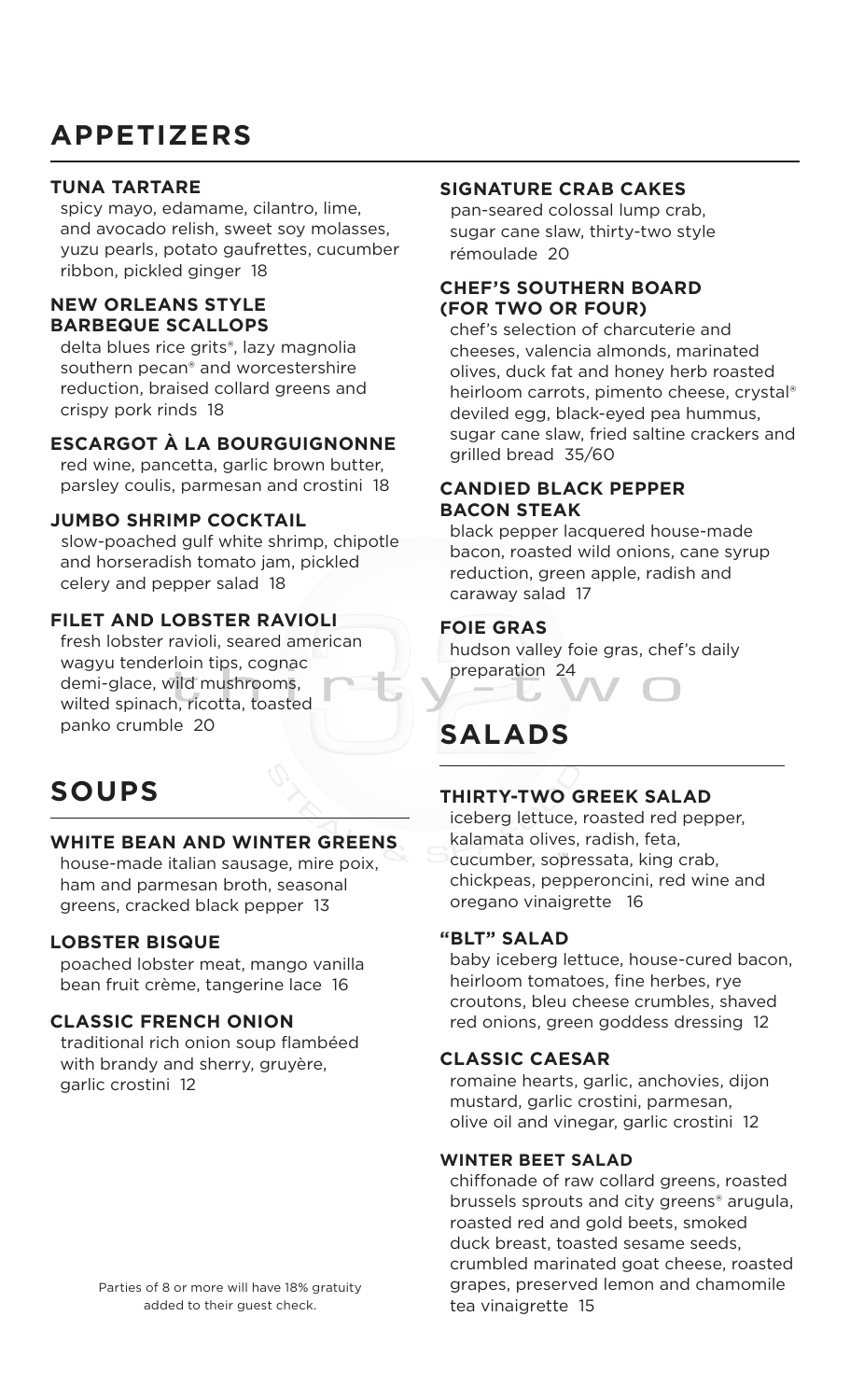### **SHELLFISH**

#### **PAN-SEARED SCALLOPS & BACON**

 seared scallops, braised local pork belly, corn and crawfish maque choux, pea greens, pork rind crumble, fennel and creole mustard vinaigrette 41

#### **TWIN OR SINGLE LOBSTER TAILS**

 broiled 16oz lobster tails, accompanied by drawn butter and lemon AQ

#### **ALASKAN KING CRAB LEGS**

 $1\frac{3}{4}$  lbs or  $\frac{3}{4}$  lbs, flown in from kachemak bay alaska, accompanied by drawn butter and lemon AQ

#### **SHRIMP THIRTY-TWO**

 charred tomato velouté, house-made tasso ham, wild mushrooms, heirloom cherry tomatoes, shaved fennel, white wine, creamy grit girl grits<sup>®</sup> 40

## **FRESH FISH ENTRÉE**

#### **CHEF'S FRESH FISH SELECTION**

 sourced daily, your choice of pan-fried, charbroiled, sautéed, or cast iron blackened, additional embellishments available AQ

# **STEAKS**

#### **PRIME RIB**

 usda prime, slow-roasted, haricot verts, duck fat roasted fingerling potatoes, madeira jus lié 12oz | 46 16oz | 57

**1855® BLACK ANGUS FILET MIGNON** center cut 8oz | 48 10oz | 55

#### **NEW YORK STRIP**

usda prime, center cut 14oz | 58

#### **DELMONICO**

 usda prime, the ultimate well-marbled rib-eye, made famous in the 1840s in new york 14oz | 54

#### **1855® BLACK ANGUS NEW YORK STRIP**

center cut, midwestern grain fed 12oz | 40

#### **FLORIDA GROUPER**

 house-made chorizo sausage, braised white beans, crushed san manzo tomatoes, little neck clams, pea greens, salsa verde 40



### **"THIRTY-TWO" SIGNATURE STEAKS**

#### **SIGNATURE TOMAHAWK**

usda prime, hand-cut, choice of two sides 48oz | 140

#### **TRUE GRIT FARMS® AMERICAN WAGYU FILET**

 naturally raised, cast iron seared, black pepper, thyme and bourbon butter, garlic pommes frites 7oz | 68

#### **JAPANESE A5 STRIP**

cut per ounce, 4oz minimum AQ